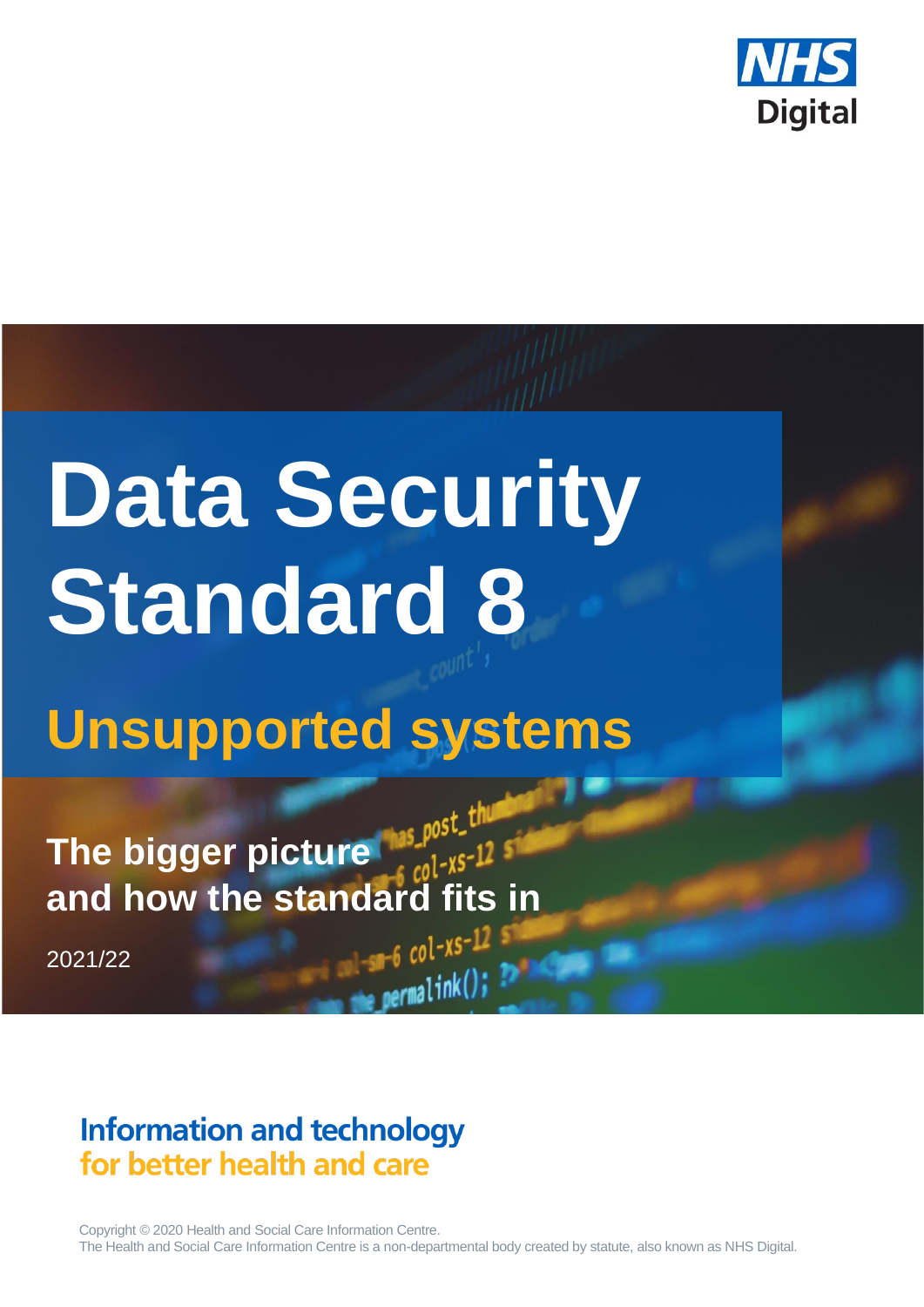# **Contents**

| <b>Overview</b>                                                     | 3              |  |
|---------------------------------------------------------------------|----------------|--|
| <b>Using professional judgment</b>                                  |                |  |
| Software can live for forever, however                              | 5              |  |
| Know your IT estate (all of IT)                                     |                |  |
| <b>IT</b> estates                                                   | 6              |  |
| Survey tool                                                         | 6              |  |
| Know your boundaries                                                | $\overline{7}$ |  |
| Software cannot exist on its own                                    | 7              |  |
| Main desktop infrastructure                                         | 8              |  |
| <b>Legal and Patched</b>                                            | 9              |  |
| Cooperation with other parties                                      | 10             |  |
| Clinical applications and devices                                   | 11             |  |
| <b>Remote locations</b>                                             | 11             |  |
| Devices and software no longer receiving security updates           | 12             |  |
| Coverage                                                            | 12             |  |
| Managed estates                                                     | 13             |  |
| Make a list                                                         | 13             |  |
| <b>Risk assessment</b>                                              | 14             |  |
| Un-upgradeable devices or software                                  | 14             |  |
| Treat obsolete systems as unmanaged or untrusted                    | 14             |  |
| The myth of a standalone PC or network                              | 15             |  |
| A moving target                                                     | 16             |  |
| <b>SIRO</b> involvement                                             | 16             |  |
| Have a patching plan                                                | 17             |  |
| When you can't patch                                                | 18             |  |
| <b>Critical Network Infrastructure</b>                              | 19             |  |
| Secure by design and configuration                                  | 19             |  |
| Know your exposure                                                  | 20             |  |
| Appendix 1 -                                                        | 21             |  |
| Table of Data Security and Protection Toolkit Standard 8 Assertions | 21             |  |
| Appendix 2 -                                                        | 23             |  |
| Useful resources                                                    | 23             |  |
| Appendix 3-                                                         | 24             |  |
| The National Data Guardian Reports                                  | 24             |  |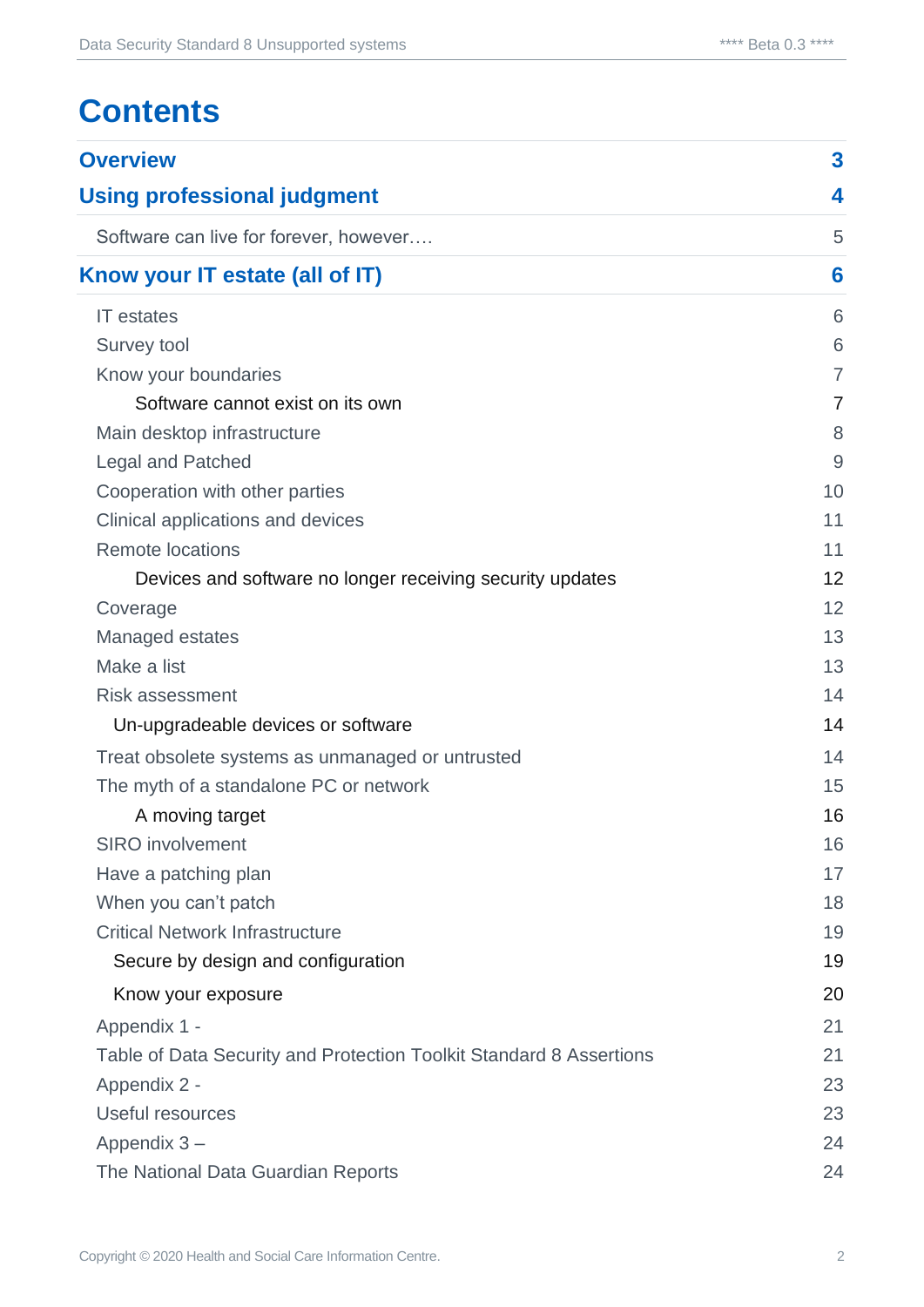# <span id="page-2-0"></span>**Overview**

#### The NDG's review data standard 8 states that:

#### *"No unsupported operating systems, software or internet browsers are used within the IT estate."*

Guidance and support is available from NHS Digital to ensure risk owners understand how to prioritise their vulnerabilities. There is a clear recognition that not all unsupported systems can be upgraded, and that financial and other constraints should drive intelligent discussion around priorities. Value for money is of utmost importance, as is the need to understand the risks posed by those systems which cannot be upgraded. It's about demonstrating that analysis has been done and informed decisions were made.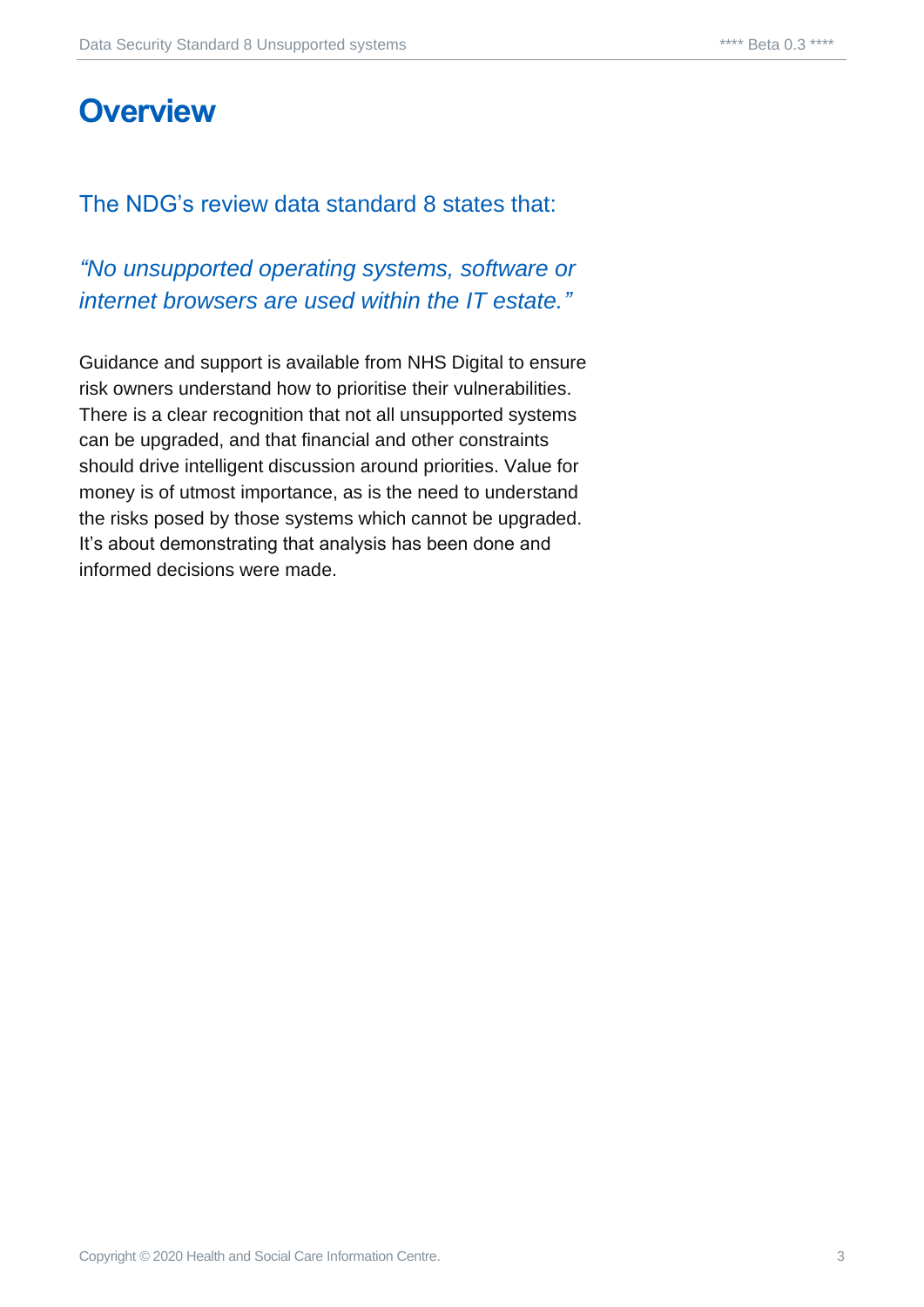# <span id="page-3-0"></span>**Using professional judgment**

The DSPT guidance (audit framework and associated "big picture guides") is not exhaustive. They will not cover every eventually and professional judgement will be required in how the standard is met and audited.

Both sets of guidance endeavour to be vendor agnostic. You may have an excellent vendorsupplied system which is not referred to in the guides. That is not to discount such a system, which should be implemented and audited on its merits.

The required standards have to be achievable to those whose digital maturity is still "developing". As a consequence, some of the measures outlined could be seen as quite manual. This does not mean that more sophisticated measures cannot be implemented.

#### **At times the big picture guides may go further than the audit guides and vice versa. Only the most binary of assertions would lead to one answer. The divergence of guides is either following an implementation theme to the end or the next logical audit artifact**

When implementing or auditing please have regard to the intent of the evidence, assertions, standards and ultimately the whole 10 data security standards themselves. It is not the intention of the DSPT to create tick lists of items to be implemented and audited that bear little resemblance to actual practice.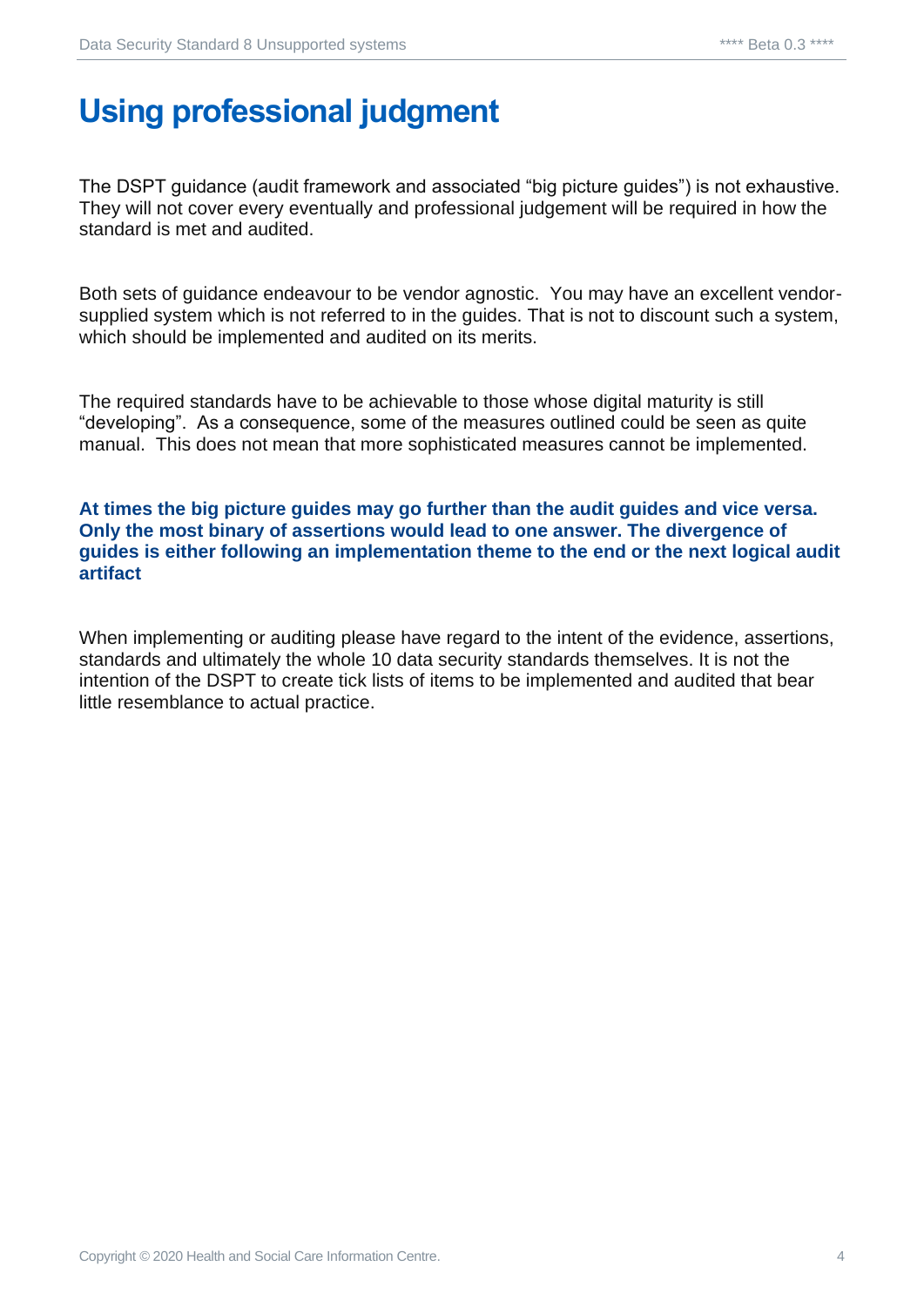#### <span id="page-4-0"></span>**Software can live for forever, however….**

Software, being digital, does not degrade over time, however it does become unsupported and therefore potentially vulnerable. Most of the widely available commercial software will have a support cut-off date. Dependent on the manufacturer / type of software, this may be enforced where the old version cannot operate until patched / upgraded

The ramifications of using software beyond its support date will vary from recently retired popular operating systems with a significant risk, to a small bespoke package with no dependencies with a lower risk.

There is no simple rule for all pieces of software, for example, using an operating system from the previous century would pose less of a risk than a recently retired one. As the old operating system is no longer a target for malware, however, due to its vintage it would suffer with connectivity and compatibility issues.



Generally, software will go through three phases:

- active: current product fully supported and patched
- limited: still patched for security though maybe not functionality
- retired: system is unsupported and you should migrate.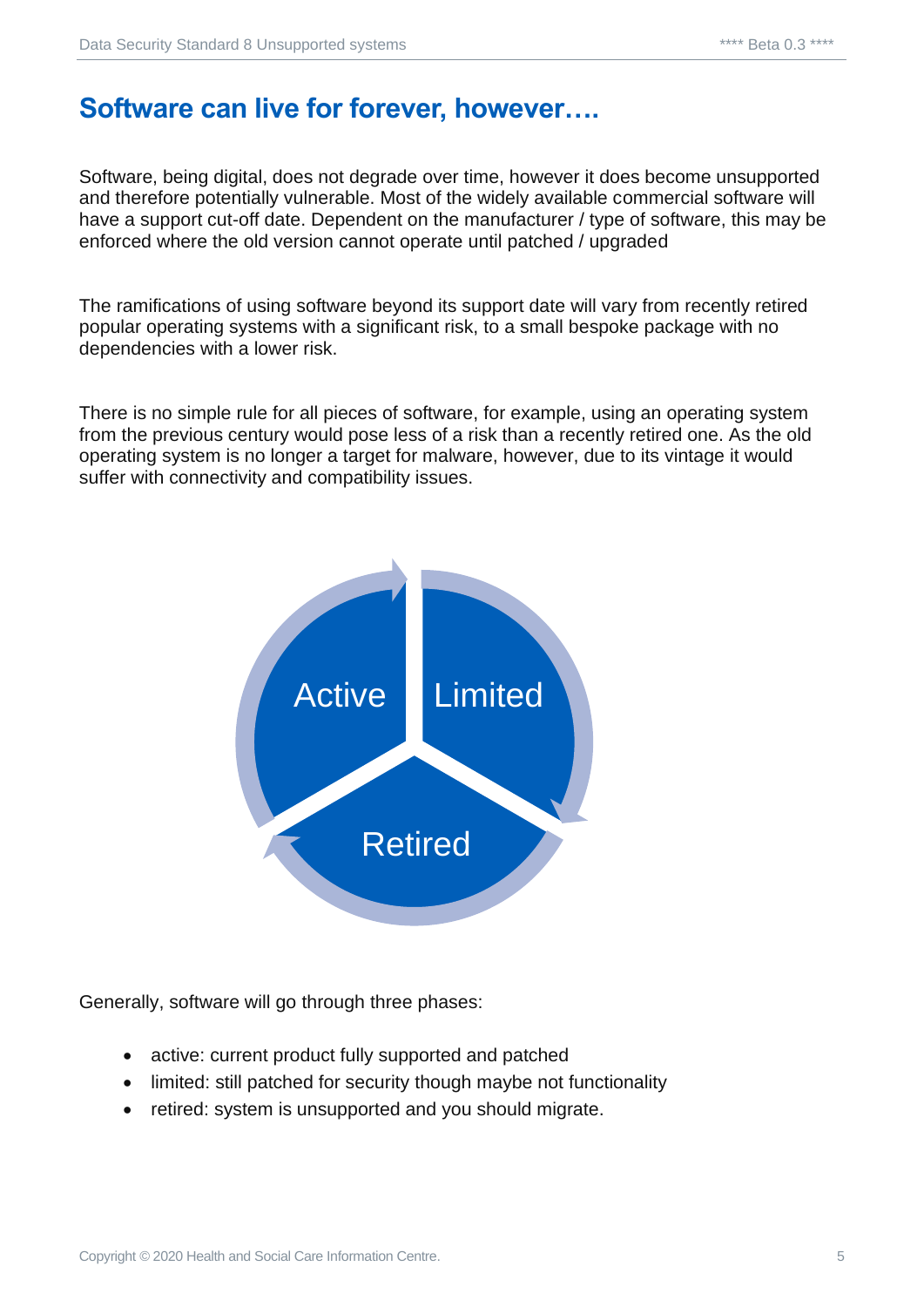# <span id="page-5-0"></span>**Know your IT estate (all of IT)**

# <span id="page-5-1"></span>**IT estates**

IT estates come in all shapes and sizes and are as diverse as the many organisations in the health and care system. They range from large centrally supported single sites, to sites spread across a geographic area with local management, to a one building estate with a single PC in the back office.

Even in the smallest of estates, it can be a challenge to know all the applications installed on all the devices across that estate. The National Data Guardian report discussed using a survey tool can help automate that task.

#### <span id="page-5-2"></span>**Survey tool**

You should use a survey tool to take an inventory of your hardware assets and the software that resides upon them. You should then be able to reference the versions of software installed. For each piece of software, there will be a known supported version(s) and when which version(s) are end of life.

Generally, the survey tool will harvest hardware and software assets to populate and update an asset database. The asset database can also have manually added / updated assets for those not detected.

Supported versions of software are those that the manufacturer supports with patching and upgrades. They are not necessarily the latest version of the software.

End of life software is not updated or patched and therefore can be vulnerable to exploits with no cure.

Even with a small IT estate, it can be laborious to document software manually and keep track of it.

For the more common pieces of software, the software tool should report back whether it requires a patch or upgrade and it could be used to implement it.

Beware of the limitations of your chosen tool(s), for example, survey tools may not be able to track installed software.

Technology can be a key enabler when it proves to be effective in supporting staff to work simply and safely. The Review heard that in contrast, technology can become a source of risk when it is out of date and unsupported.

**NDG Data Security Standards Report**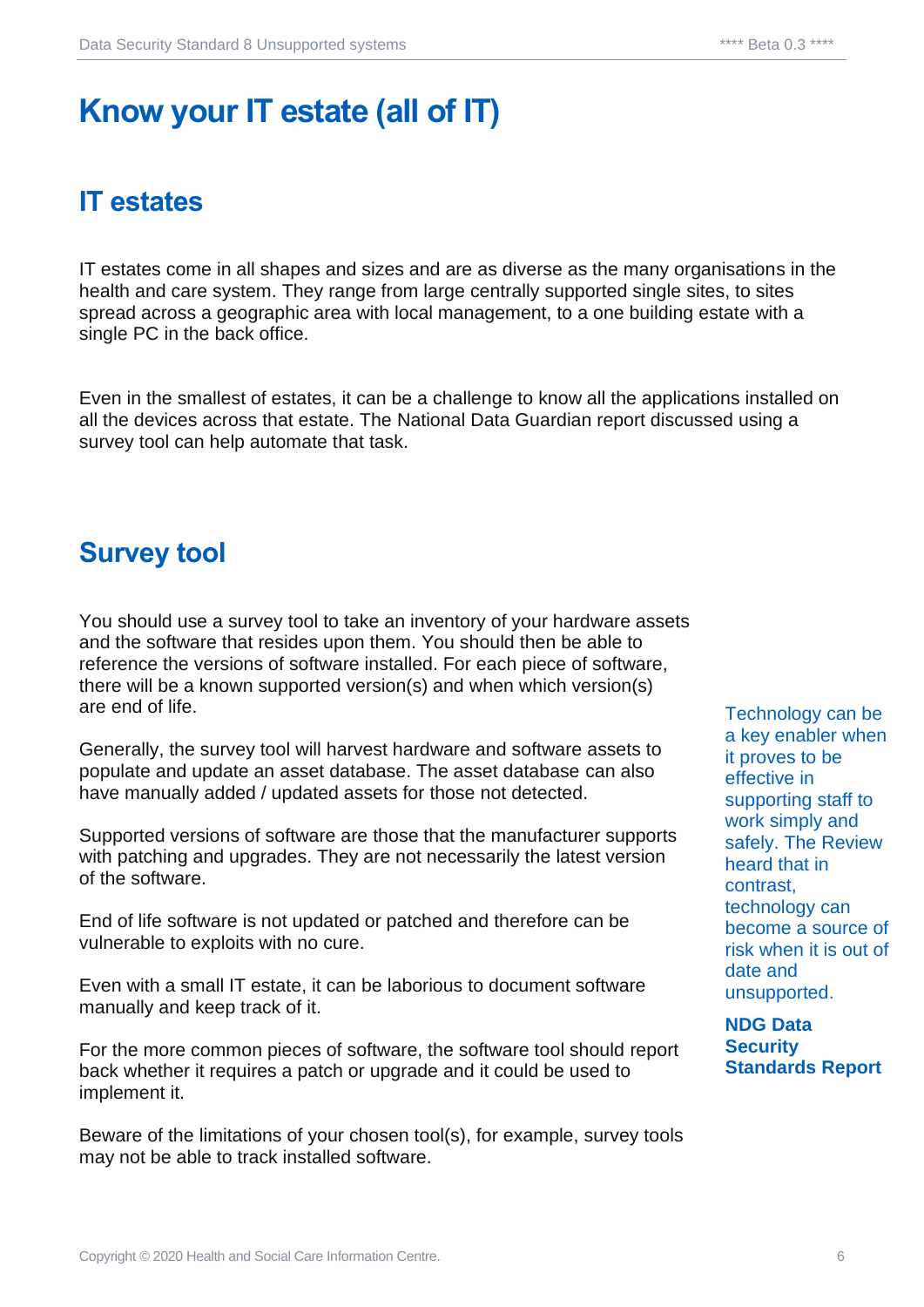#### <span id="page-6-0"></span>**Know your boundaries**

Understand the boundaries of your IT digital estate and do not overstep them. Know where your network begins and ends, which devices are yours (or you support) and those that are not. Like any good neighbour, liaise with your neighbouring organisations if you are unsure.

Boundaries can occur at many levels, such as multiple network tenancy in a building, between your local network and HSCN, and between wide area networks on the same estate.

Ultimately, you should know where your responsibilities end and another Organisation's begin. Consequently, you shouldn't scan or try to update assets that are beyond your boundary.

Under no circumstances should you scan over HSCN without consulting NHS Digital prior to doing so. Some vulnerability scanners (depending on how aggressively or passively they are being used) can cause a false positive by being indistinguishable from a cyber-attack, with the same tools being used by hackers.

#### <span id="page-6-1"></span>**Software cannot exist on its own**

Software is installed and used on devices. The devices of interest are end user devices. So that's PCs laptops, tablets and phones. There should be a list of the end user devices used within your organisation (such as a hardware asset database). This can use the same technology as your software assets, as it makes sense to know what software is on what end user device.

You also need to know what removable media assets (such as USB sticks) your organisation has, though it is recognised these can be more difficult to track and control.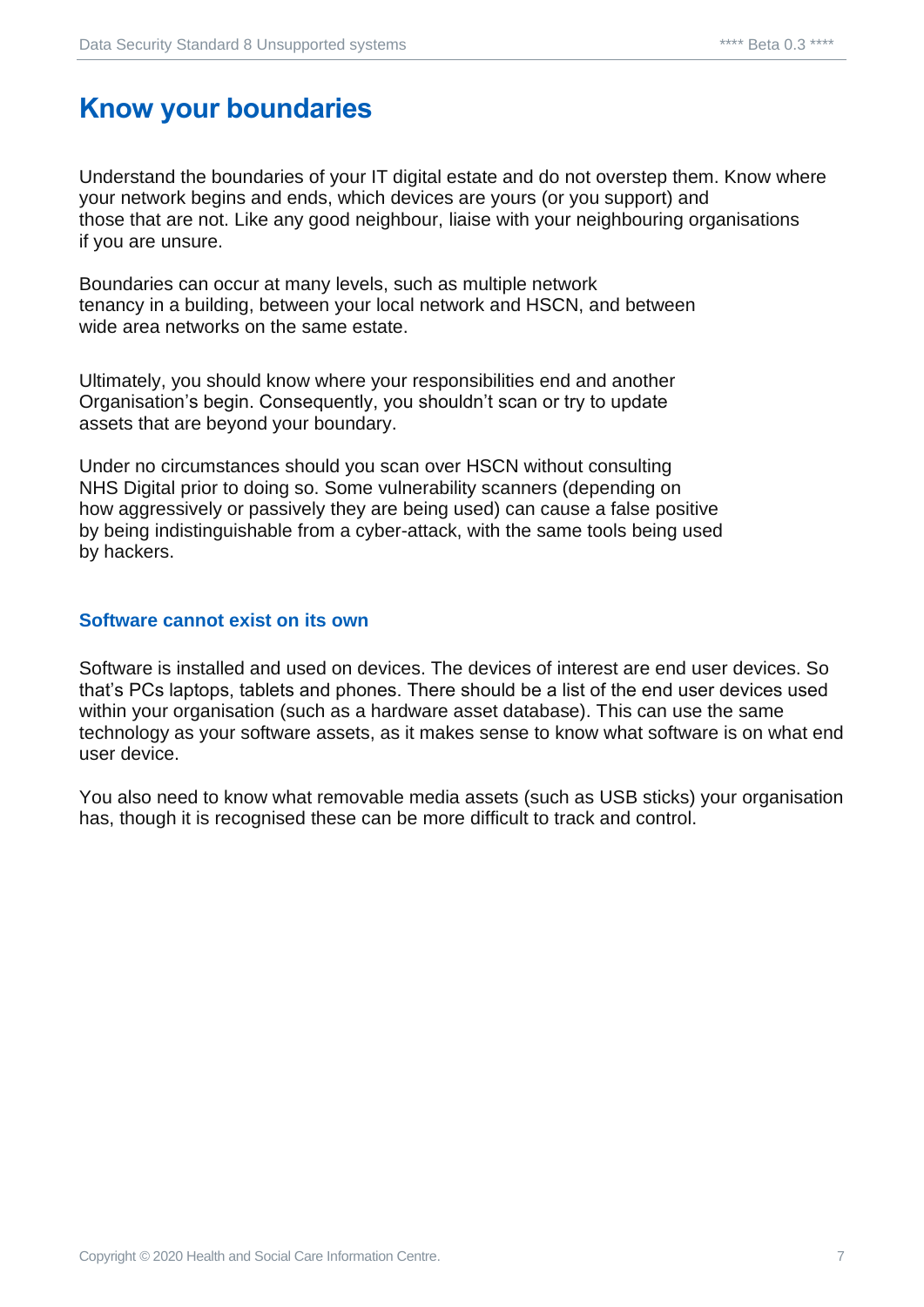#### <span id="page-7-0"></span>**Main desktop infrastructure**

For most estates, this should be the largest yet the easiest to survey and upgrade, with a standard build, in known and fixed locations, and with desktop PCs managed by the organisation.

However, this can be complicated by:

- no standard build
- no enforced builds
- too wider variety of builds
- staff having local administrator rights.

Provide evidence of how the organisation tracks and records all software assets and their configuration?

Data Security Standard 8.1.1

Does the organisation track and record all end user devices and removeable media assets?

Data Security Standard 8.1.2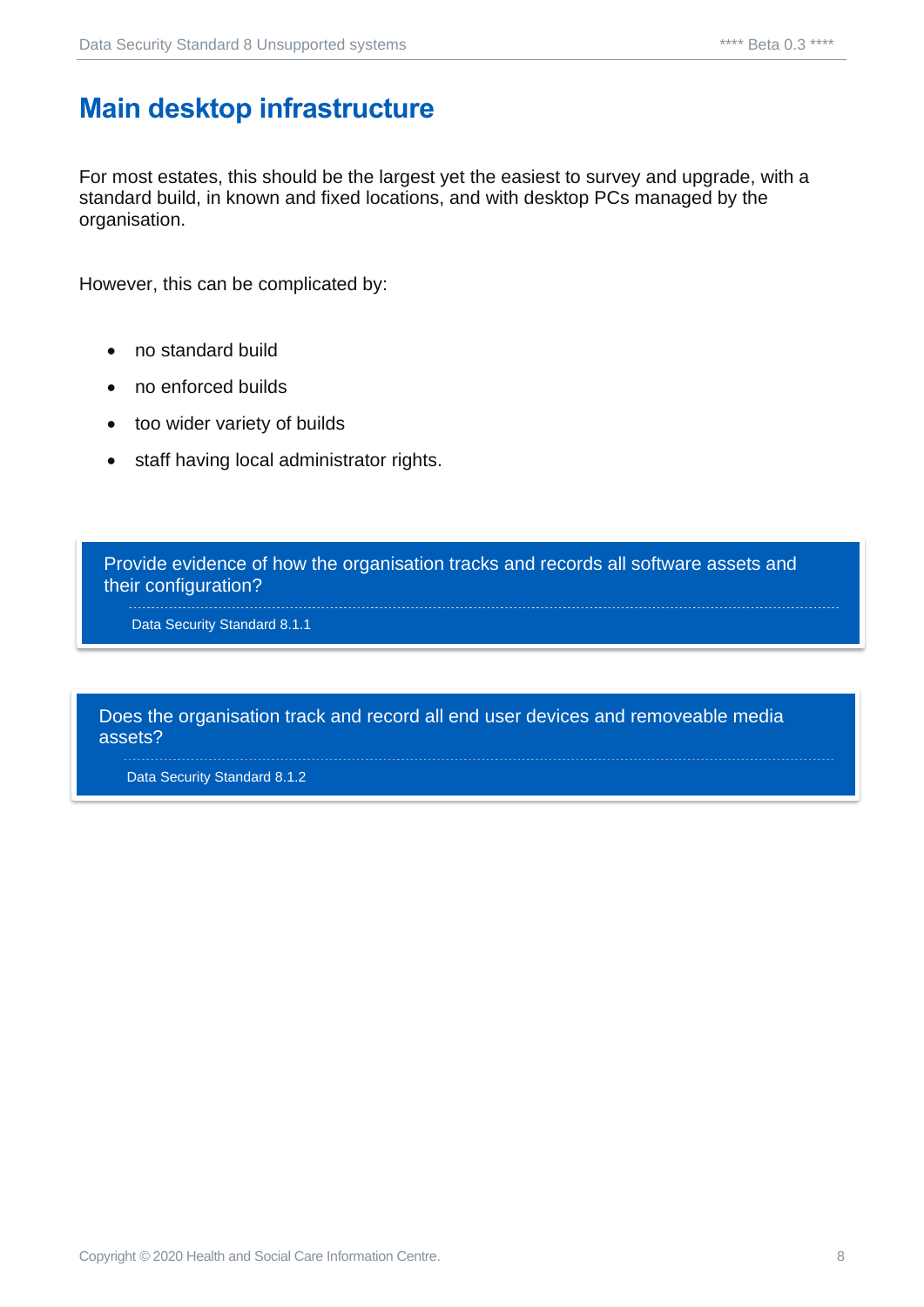## <span id="page-8-0"></span>**Legal and Patched**

As well as knowing where your software is you should ensure that you have enough licenses to cover its use. Generally, installed software is licensed per seat or concurrent / pooled licenses.

With a concurrent / pooled license model it is far easier to centrally enforce your license limits. Per seat license can be far more complex with either use of a single shared license / key or unique license per seat.

A shared single license / key, especially one based on trust, can if uncontrolled, easily lead to an organisation exceeding its license threshold. There should be a regular triangulation between your licensing limits and your inventory of software installed on devices.

In keeping to your licensing model means that you should receive security patches (in the active and limited phases) for your software. Those security updates / patches need to be applied in a timely fashion.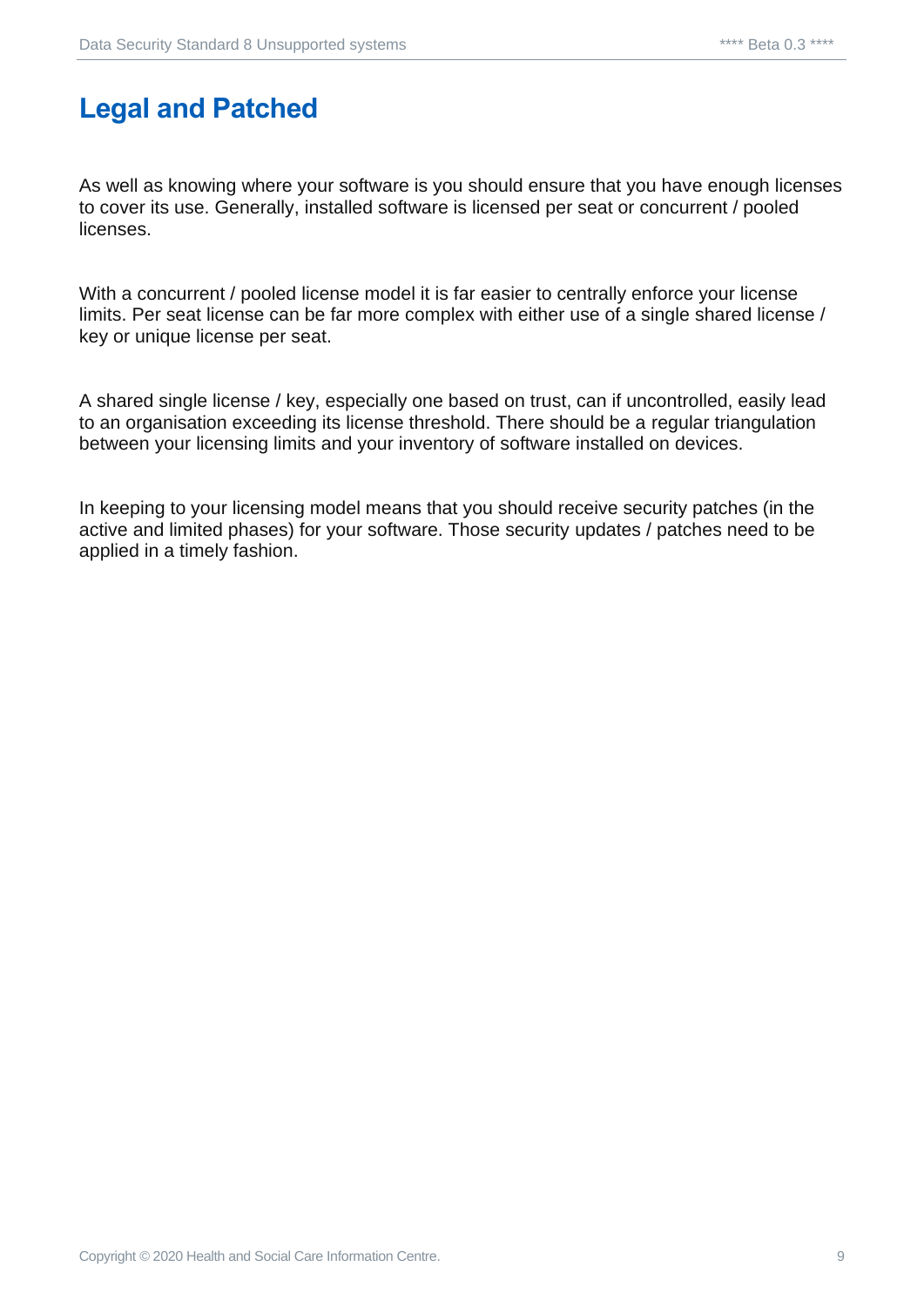#### <span id="page-9-0"></span>**Cooperation with other parties**

You may not be able to upgrade some of the software on devices yourself i.e. specialist clinical software. Alternatively, software may depend upon certain legacy versions of operating systems or standard software being installed. Examples include an unsupported version of windows or a legacy version of java. It is important that you engage with the supplier of the software and understand the dependencies and any roadmap to compliance.

Where there is no resolution with the supplier, or a fix cannot be applied (due to financial, license or technical reasons), the system should be risk assessed and if appropriate treated as unmanaged and untrusted.

It may be possible to negotiate an extension to a cut-off date, at least in the short term.

There will be systems where updates are no longer available (such as supplier liquidation).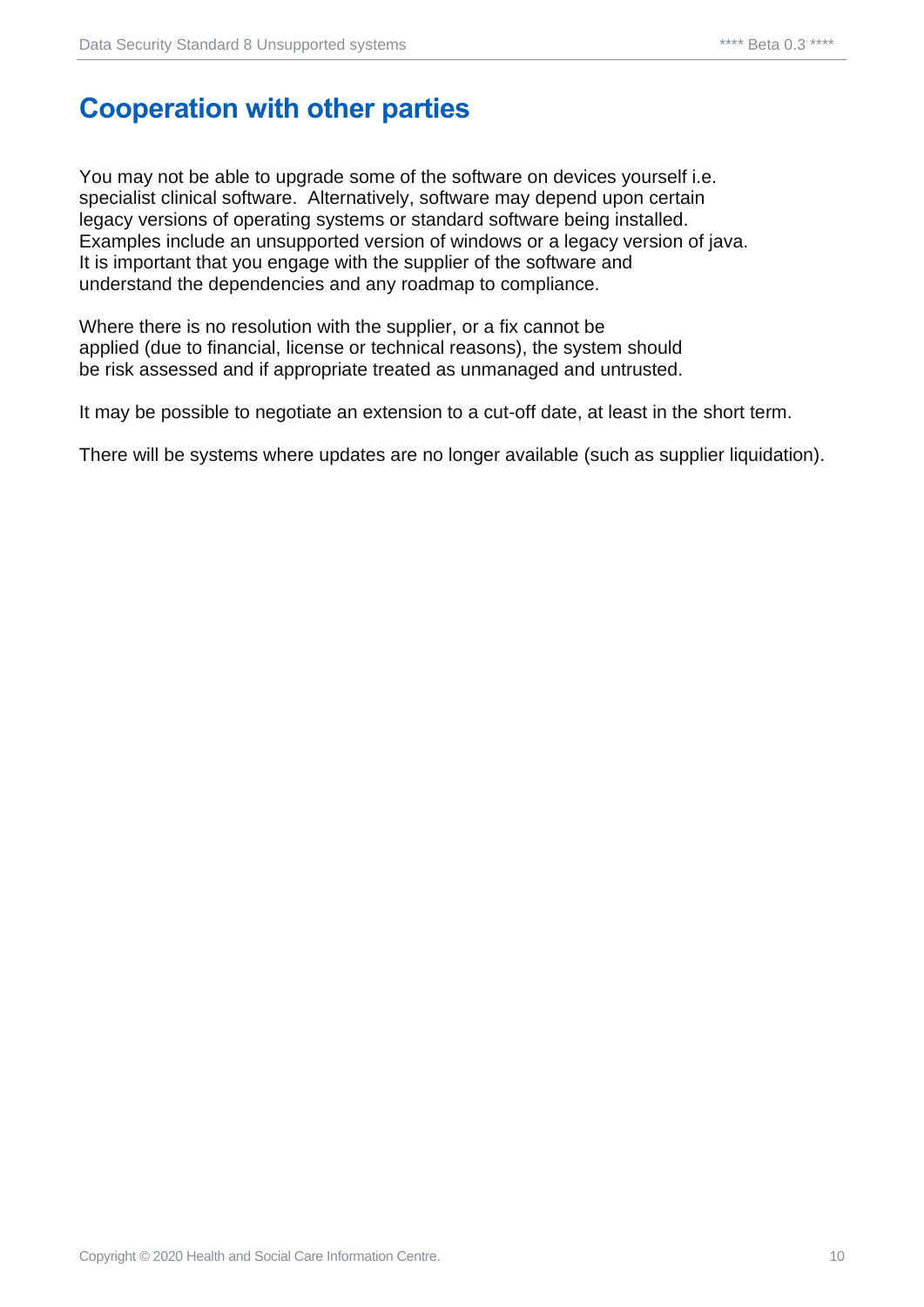# <span id="page-10-0"></span>**Clinical applications and devices**

Care should be taken when surveying and treating clinical applications and devices however they are not exempt or immune to vulnerabilities.

A clinical device such as an ambulatory device or patient monitoring device may look very different from computers or a phone, but at their core they can have pieces of software just as vulnerable as that of other devices.

See [https://digital.nhs.uk/cyber-and-data-security/guidance-and-assurance/guidance-on](https://digital.nhs.uk/cyber-and-data-security/guidance-and-assurance/guidance-on-protecting-medical-devices)[protecting-medical-devices](https://digital.nhs.uk/cyber-and-data-security/guidance-and-assurance/guidance-on-protecting-medical-devices)

#### <span id="page-10-1"></span>**Remote locations**

Where your organisation has remote locations, it will generally fall into one of the categories below:

- a) your organisation manages the whole remote site infrastructure including desktops and networking
- b) another organisation (such as the main organisation at the remote site) manages the network infrastructure however you still manage the desktops
- c) another organisation (such as the main organisation at the remote site) manages the network infrastructure and manages the desktops.

For scenario a) and b), the results of those remote systems should be included in your survey tool results.

For scenario b) and c), you will require cooperation with the other organisation.

Please note, for c) if the other organisation completes the data security and protection toolkit, the survey results can be completed in their submission which means you can just reference it.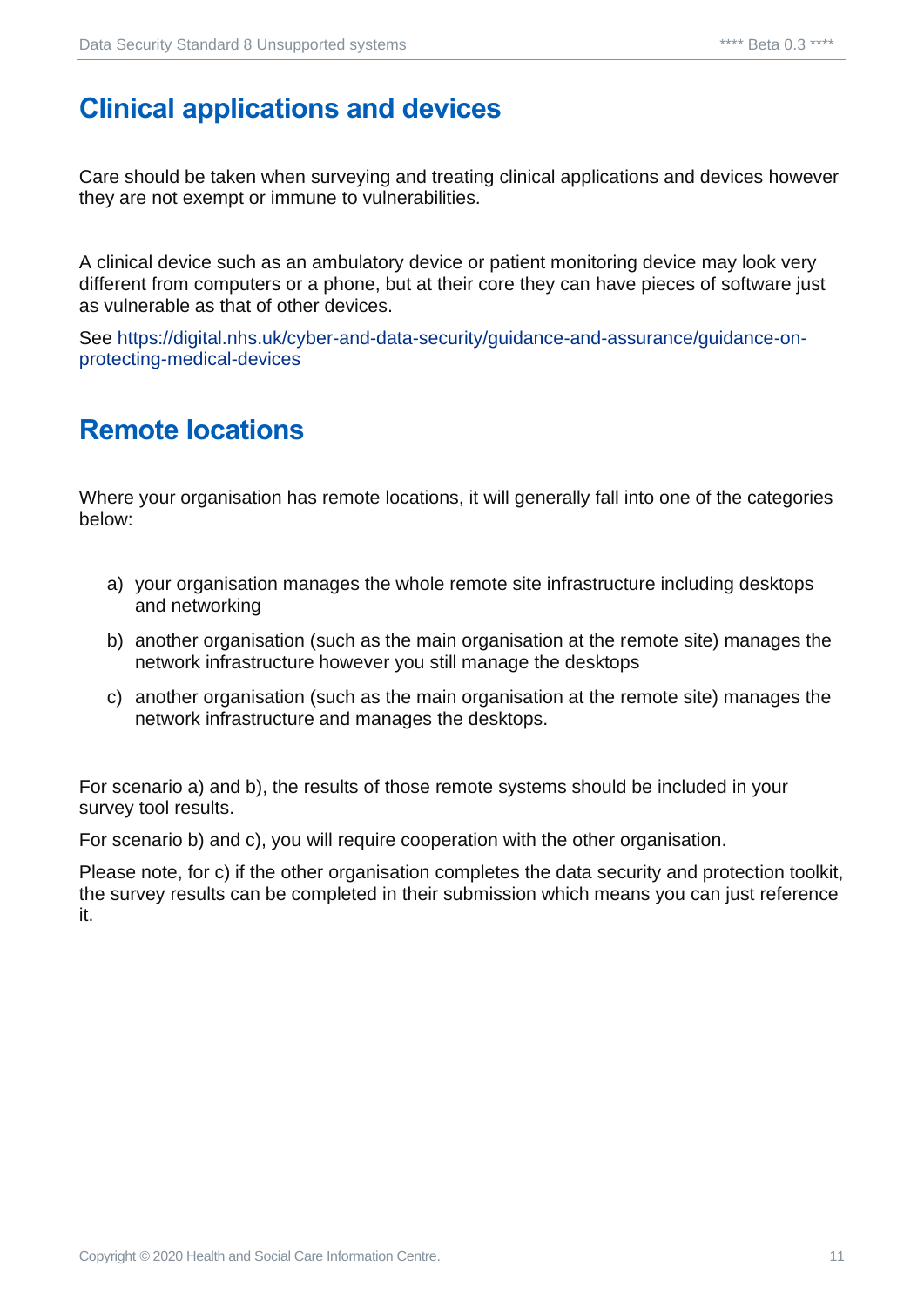#### <span id="page-11-0"></span>**Devices and software no longer receiving security updates**

The devices and software should either be uninstalled or treated as unmanaged or untrusted (discussed later in this guide).

Devices that are running out-of-date unsupported software and no longer receive security updates (patches) are removed from the network, or the software in question is uninstalled. Where this is not possible, the device should be isolated and have limited connectivity to the network, and the risk assessed, documented, accepted and signed off by the SIRO.

Data Security Standard 8.1.3

The organisation ensures that software that is no longer within support or receiving security updates is uninstalled. Where this is impractical, the endpoint should be isolated and have limited connectivity to the network.

Data Security Standard 8.1.4

#### <span id="page-11-1"></span>**Coverage**

Your coverage goal is a minimum 95% of your server estate and 98% of your desktop estate on supported versions of operating systems. This can be determined by Advanced Threat Protection (ATP) or equivalent.

Are 95% of your server estate and 98% of your desktop estate on supported versions of operating systems?

Data Security Standard 8.3.7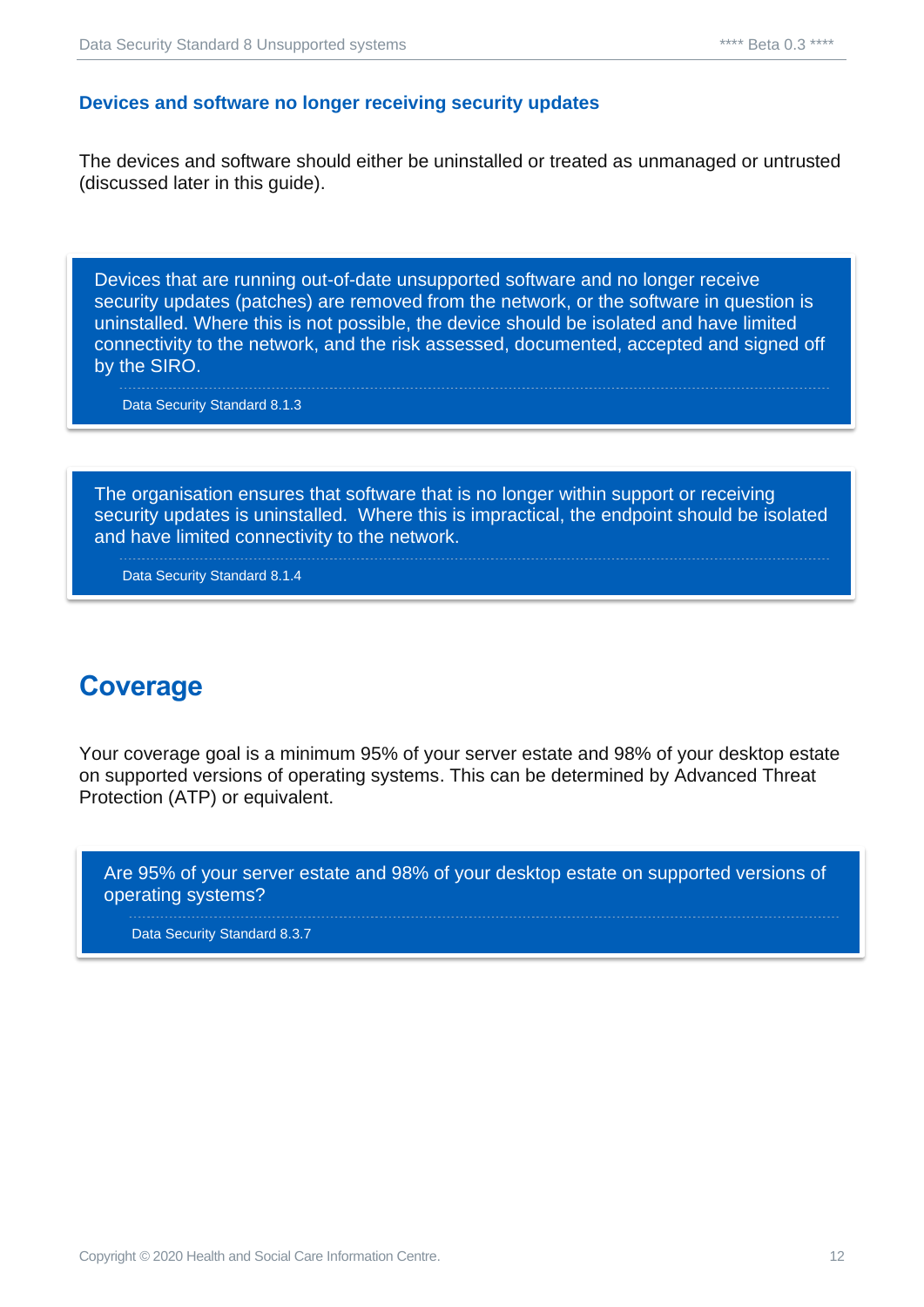#### <span id="page-12-0"></span>**Managed estates**

Where your organisation's complete IT infrastructure is managed by another party, you will require a degree of cooperation with your supplier. Generally, it will be expected that your supplier runs the survey tool on your behalf (and undertakes any necessary remediation with your approval). They provide you with a copy of the results and come back with any issues for your determination.

#### <span id="page-12-1"></span>**Make a list**

A list from your survey tool (or other method) should be compiled. It is very likely (unless you have a small IT estate with standard software only) that the survey tool will not capture every piece of software on every device.

List any unsupported software prioritised according to business risk, with remediation plan against each item.

Data Security Standard 8.2.1

The survey tool (or other method) may be limited by:

- specialist or bespoke applications may not be detected and may require to be manually added
- the survey tool might not be able to detect devices that are on a segmented network.

In both cases, manual intervention may be required to add software or devices to your list.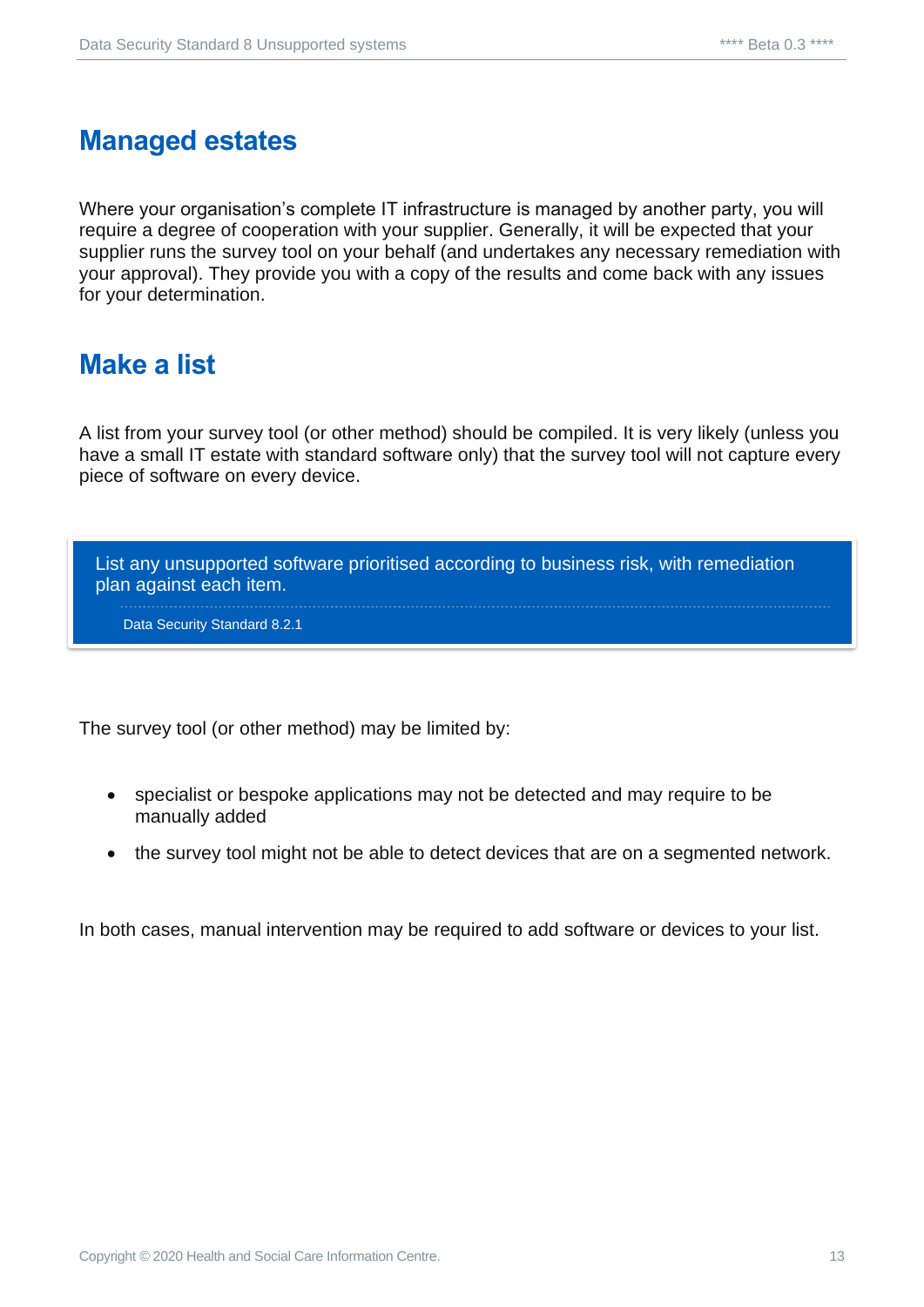#### <span id="page-13-0"></span>**Risk assessment**

Any form of assessment of potential untrusted software should ask the following questions:

1) Is the system built upon components that themselves are subject to vulnerabilities as detailed in cyber alert notifications (formerly CareCERT advisories) that cannot be upgraded or patched?

Such as requiring an end of life operating system, e.g. an end of life version of Microsoft Server, or built and delivered on a Microsoft SQL Server version that is end of life.

2) Do any of the systems require interaction with components that themselves are subject to vulnerabilities as detailed in cyber alert notifications (formerly CareCERT advisories) that cannot be upgraded or patched?

Such as a desktop operating system that is end of life or the client requires a legacy version application software.

The SIRO confirms that the risks of using unsupported systems are being managed and the scale of unsupported software is reported to your board along with the plans to address.

Data Security Standard 8.2.2

If the answer to any of the questions is yes, the system should be treated as an untrusted one and the SIRO should be informed together with mitigation options.

#### <span id="page-13-1"></span>**Un-upgradeable devices or software**

Dealing with software or devices that cannot be upgraded or patched will be difficult where they are still required and cannot be replaced. In these circumstances, they should be treated as an obsolete system that is unmanaged or untrusted (see Appendix A guides)

#### <span id="page-13-2"></span>**Treat obsolete systems as unmanaged or untrusted**

This guide does not go into detail here as there are some great resources (Appendix 2) (Unsupported platforms: NHS Digital good practice guide and Obsolete platforms security guidance: National Cyber Security Centre) that cover this area.

However, one mitigation that has been common is to treat systems as standalone.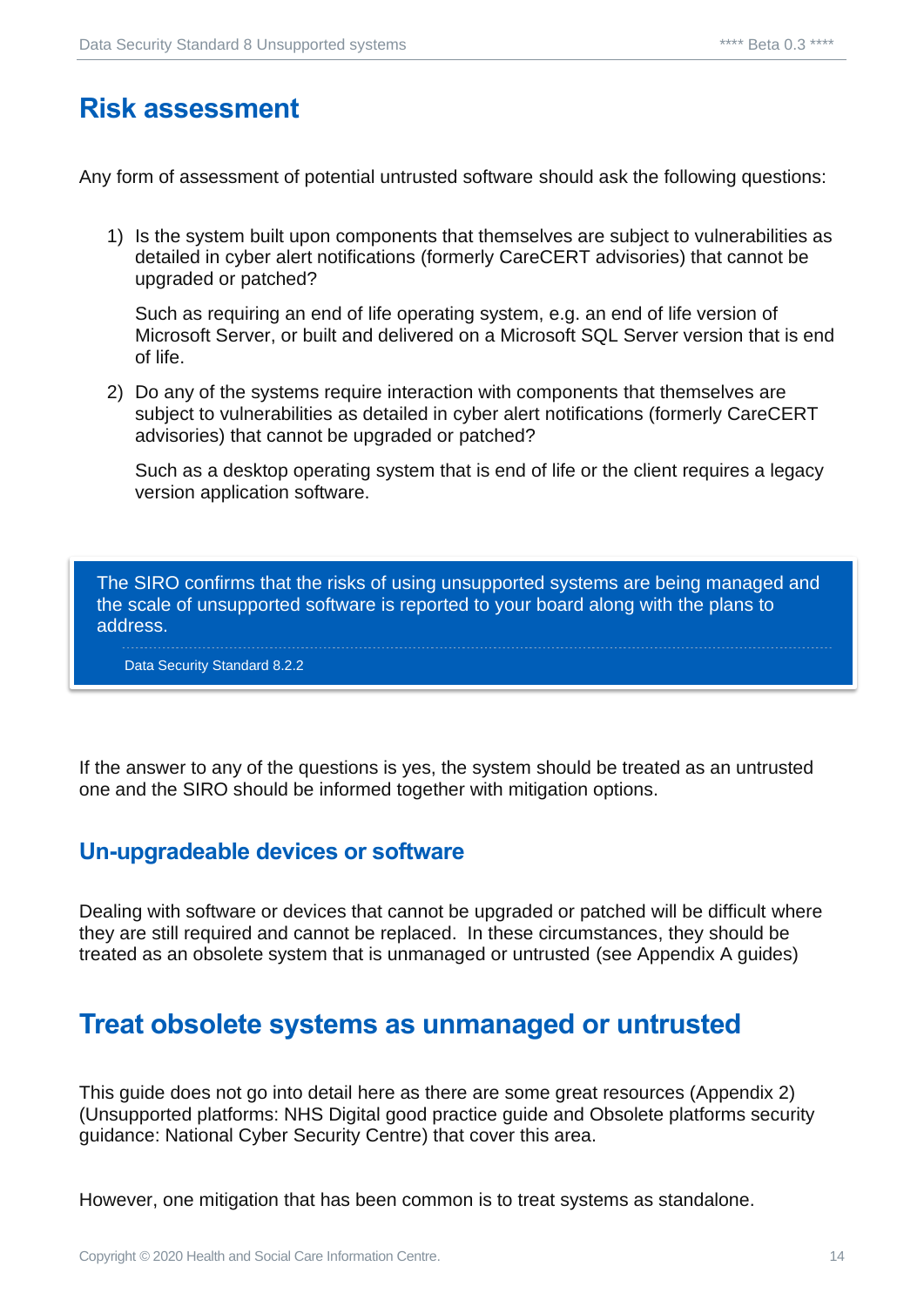# <span id="page-14-0"></span>**The myth of a standalone PC or network**

One of the traditional treatments for obsolete systems is to treat them as standalone. In todays connected world, it is difficult to see how a completely standalone system is possible. The types of terms used are:

- "It is on a standalone network, it doesn't need to communicate with anything else."
- "It's a standalone PC, it's only connected to the internet, not your network."
- "It's that old a piece of software, nobody would ever hack it."

However, in practice, standalone networks and systems can find themselves directly or indirectly linked to an organisation network.

Direct linking can occur when a device or the network itself is connected temporarily such as to support a data export or installation of new software. This can have the effect of making the entire standalone network vulnerable.

A form of indirect connection can occur with the use of portable drives between the main network and the standalone one which can also make the entire network vulnerable.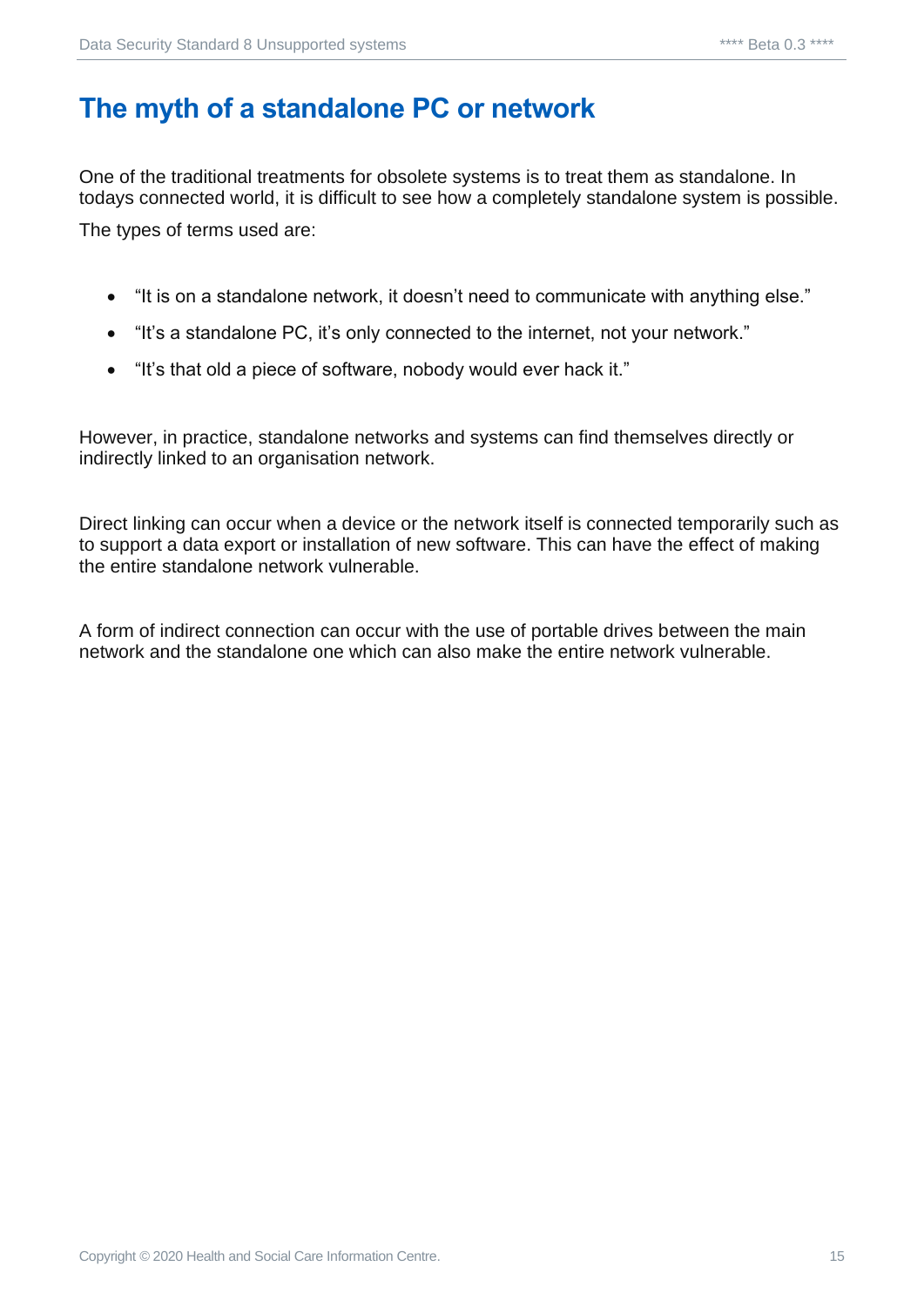#### <span id="page-15-0"></span>**A moving target**

Much like any product with a defined life, if you are replacing products towards the end of their support window with the next newest product, this product may be midlife itself and be approaching its own retirement. This scenario is true with products such as Windows, where there are currently three versions within their support lifecycle.

Consequently, it is important to treat discovery and treatment as a continuous cycle.



#### <span id="page-15-1"></span>**SIRO involvement**

The SIRO should be an active role in the process. They need to be informed when systems cannot be upgraded and they should personally confirm what the risks of using unsupported systems are and that these risks are being treated or tolerated.

The SIRO should also be informed where high risk vulnerability patches have not been applied within 14 days, with reasons why. They should also sign off where appropriate on unsupported devices / software

Where a security patch has been classed as critical or high-risk vulnerability it is applied within 14 days, or the risk has been assessed, documented, accepted and signed off by the SIRO with an auditor agreeing a robust risk management process has been applied.

Data Security Standard 8.3.4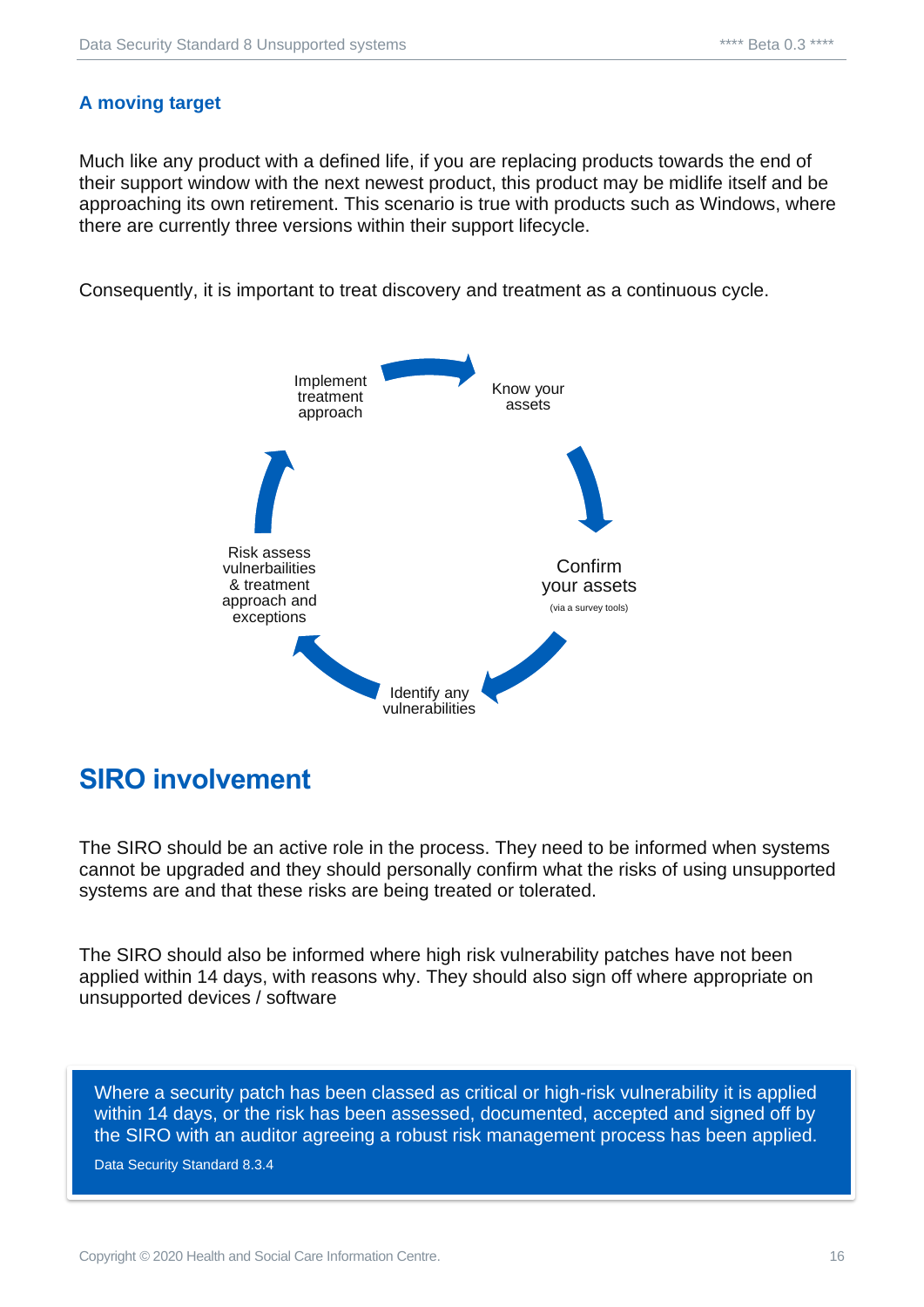#### <span id="page-16-0"></span>**Have a patching plan**

You should have an effective plan or strategy for implementing patches on a consistent and regular basis. You should decide where to use automatic patching (such as the main desktop estate) or where manual patching is more appropriate (such as server farms) and the frequency of that.

It is important with automated patching that you follow up on any issues (such as where a patch cannot be applied to a specific desktop). It is also good practice to verify your results, either through another product such as vulnerability scanner or a dip sample manual check.

You need to decide on how you manage updates to remote end points (Home working PCs or mobile workers). These are devices not on your core network but consume services from the core and which could have a negative effect on the main infrastructure if infected.

How do your systems receive updates and how often?

Data Security Standard 8.3.1

How often, in days, is automatic patching typically being pushed out to remote endpoints?

Data Security Standard 8.3.2

There is a documented approach to applying security updates (patches) agreed by the SIRO.

Data Security Standard 8.3.3

Your patching approach should incorporate a fast track approach for applying critical or high risk vulnerabilities within 14 days of release, though it is recognised that this can be a challenge.

Where a security patch has been classed as critical or high-risk vulnerability it is applied within 14 days, or the risk has been assessed, documented, accepted and signed off by the SIRO with an auditor agreeing a robust risk management process has been applied.

Data Security Standard 8.3.4

An example patching policy is in Appendix 2: Patching guidance for health and care organisations: NHS Digital good practice guide.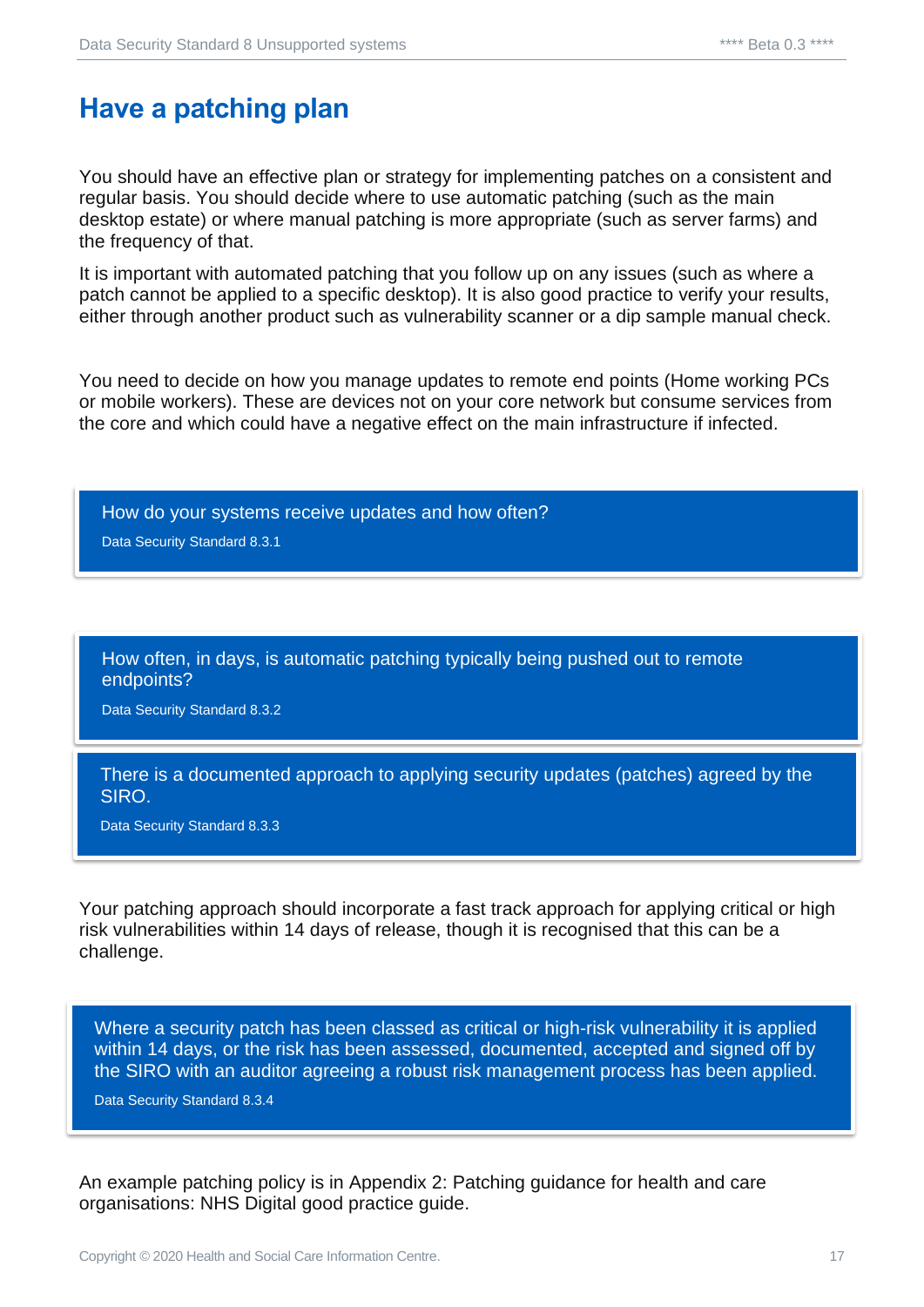# <span id="page-17-0"></span>**When you can't patch**

Where a decision has been made not to apply a critical or high-risk vulnerability there should be a robust reason for not doing paired with a technical remediation and risk management.

This applies to any device (managed internally or by a third party) that has the ability to connect to the Internet including application servers, desktop computers, laptop computers, tablets and mobile devices running windows desktop operating systems. Example routes to the Internet include (but are not limited to) HSCN, N3/Transition network, VPNs, or cloud computing services.

You should be in a position to know if this a temporary fix such as with a virtual patch on server you intend to patch during the next downtime window or more long term.

Where a security patch has been classed as critical or high-risk vulnerability has not been applied, explain the technical remediation and risk management that has been undertaken.

Data Security Standard 8.3.5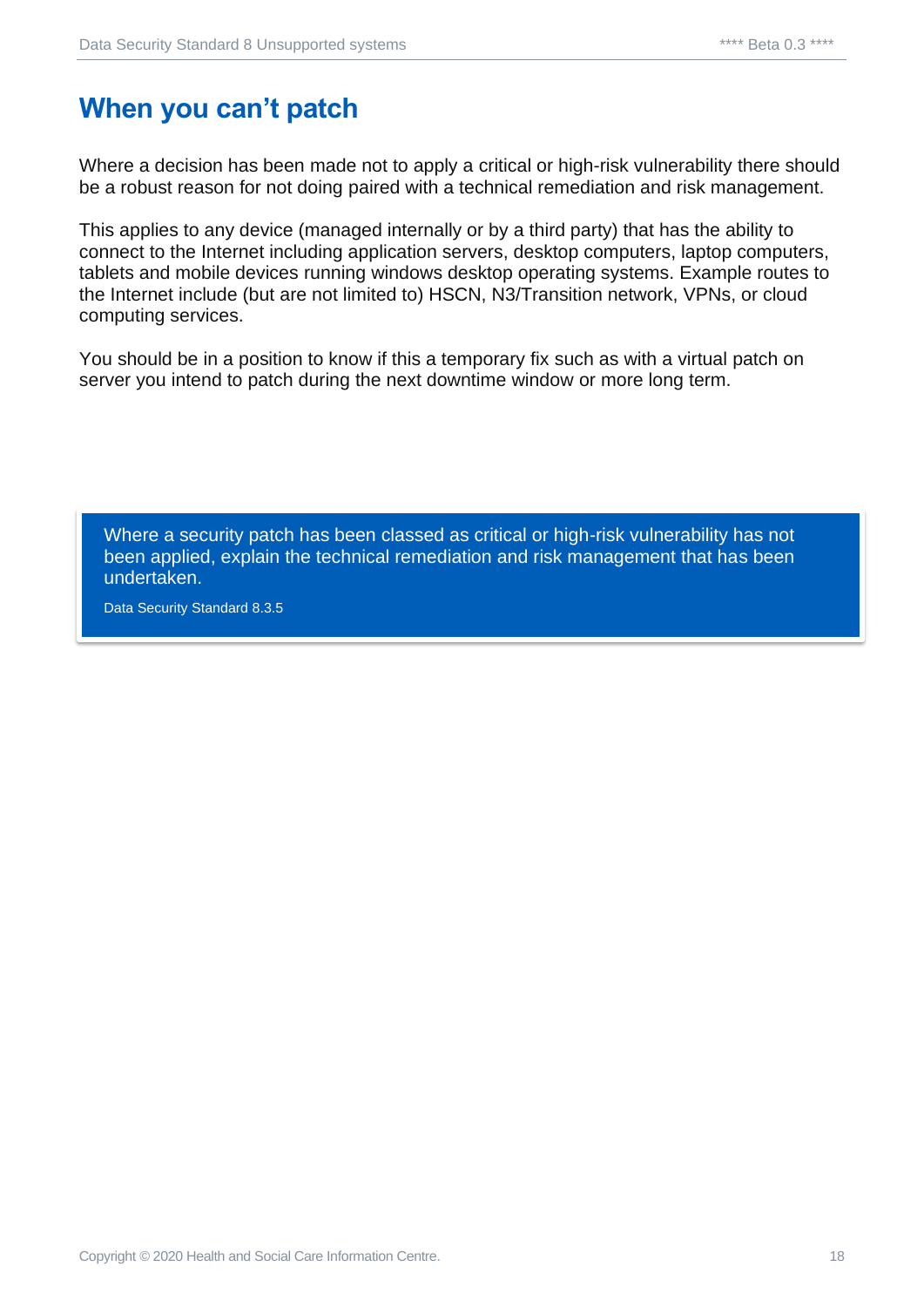#### <span id="page-18-0"></span>**Critical Network Infrastructure**

#### <span id="page-18-1"></span>**Secure by design and configuration**

Your infrastructure, ideally when implemented (or retro fitted), should be protected following secure by design principles whether that is network topology or server hardening. This includes ongoing patching and configuration changes.

Secure by design covers having appropriate skill sets, segregation of networks into security zones, simple data flow between components, recoverability and content inspection.

Secure configuration covers knowing your configurable items, utilising baseline and last known good builds managing change, validation, white listing software and managing automated decisions.

Your infrastructure's operating systems and software is patched regularly, the minimum being to the level still supported by the vendor (for security updates).

Is all your infrastructure protected from common cyber-attacks through secure configuration and patching?

Data Security Standard 8.4.1

All infrastructure is running operating systems and software packages that are patched regularly, and as a minimum in vendor support.

Data Security Standard 8.4.2

See

[https://www.ncsc.gov.uk/collection/caf/caf-principles-and-guidance/b-5-resilient-networks](https://www.ncsc.gov.uk/collection/caf/caf-principles-and-guidance/b-5-resilient-networks-and-systems)[and-systems](https://www.ncsc.gov.uk/collection/caf/caf-principles-and-guidance/b-5-resilient-networks-and-systems)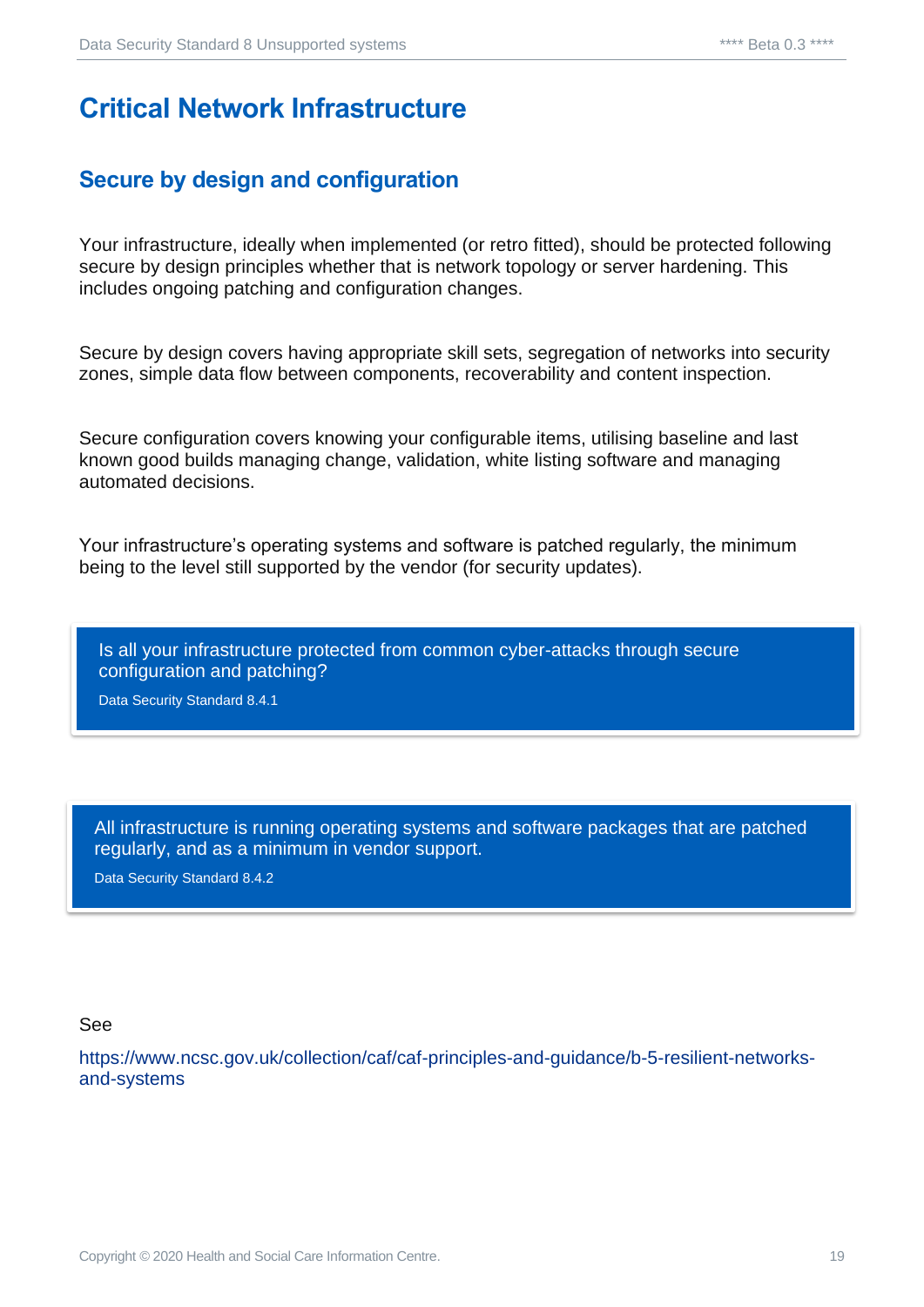#### <span id="page-19-0"></span>**Know your exposure**

You should manage your infrastructure so you understand its exposure to publicly known vulnerabilities such as NHS Cyber alerts notifications (formerly CareCert) and bodies of knowledge such as Common Vulnerabilities and Exposures cve.mitre.org).

You should prioritise announced vulnerabilities which could be in addition to NHS Cyber alerts notifications (formerly CareCert alerts).

You should test your infrastructure (through 3<sup>rd</sup> party testing) to verify your understanding.

You should maximise the use of supported software, firmware and networking (i.e. in the [active phase\)](#page-3-0).

You maintain a current understanding of the exposure of your hardware and software to publicly-known vulnerabilities.

Data Security Standard 8.4.3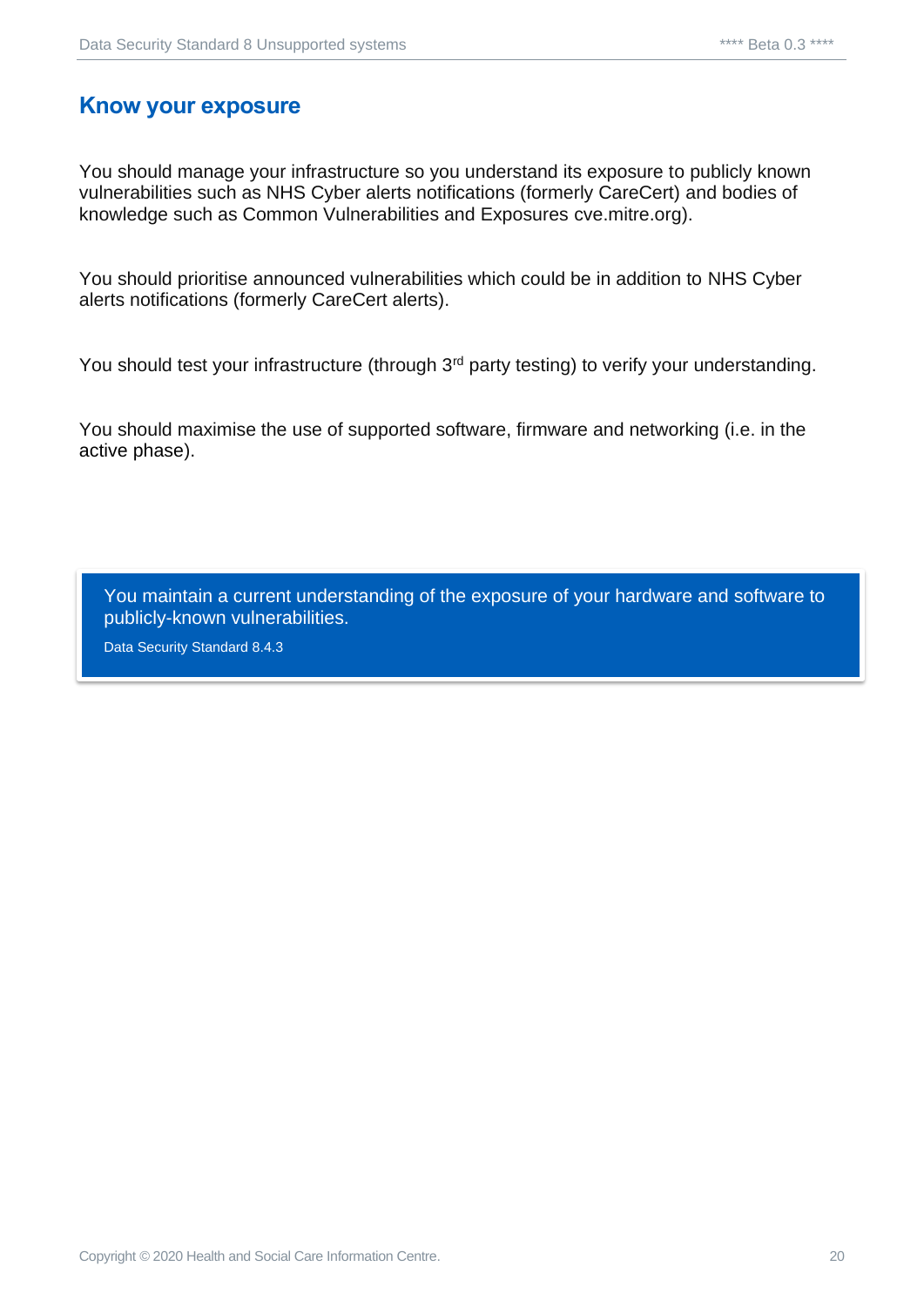# <span id="page-20-0"></span>**Appendix 1 -**

#### <span id="page-20-1"></span>**Table of Data Security and Protection Toolkit Standard 8 Assertions**

| <b>Assertion</b>                                                                                                              | <b>Sub</b><br><b>Assertion</b> | <b>Evidence</b>                                                                                                                                                                                                                                                                                                                                                                                 |
|-------------------------------------------------------------------------------------------------------------------------------|--------------------------------|-------------------------------------------------------------------------------------------------------------------------------------------------------------------------------------------------------------------------------------------------------------------------------------------------------------------------------------------------------------------------------------------------|
| 8.1 All software<br>has been<br>surveyed to<br>understand if it is<br>supported and up<br>to date.                            | 8.1.1                          | Provide evidence of how the organisation<br>tracks and records all software assets and<br>their configuration?                                                                                                                                                                                                                                                                                  |
|                                                                                                                               | 8.1.2                          | Does the organisation track and record all<br>end user devices and removable media<br>assets?                                                                                                                                                                                                                                                                                                   |
|                                                                                                                               | 8.1.3                          | Devices that are running out-of-date<br>unsupported software and no longer<br>receive security updates (patches) are<br>removed from the network, or the software<br>in question is uninstalled. Where this is<br>not possible, the device should be isolated<br>and have limited connectivity to the<br>network, and the risk assessed,<br>documented, accepted and signed off by<br>the SIRO. |
|                                                                                                                               | 8.1.4                          | The organisation ensures that software<br>that is no longer within support or<br>receiving security updates is uninstalled.<br>Where this is impractical, the endpoint<br>should be isolated and have limited<br>connectivity to the network.                                                                                                                                                   |
| 8.2 Unsupported<br>software is<br>categorised and<br>documented, and<br>data security risks<br>are identified and<br>managed. | 8.2.1                          | List of unsupported software prioritised<br>according to business risk, with<br>remediation plan against each item.                                                                                                                                                                                                                                                                             |
|                                                                                                                               | 8.2.2                          | The SIRO confirms that the risks of using<br>unsupported systems are being managed<br>and the scale of unsupported software is<br>reported to your board along with the<br>plans to address.                                                                                                                                                                                                    |
| 8.3 Supported<br>systems are kept<br>up-to-date with the                                                                      | 8.3.1                          | How do your systems receive updates<br>and how often?                                                                                                                                                                                                                                                                                                                                           |
|                                                                                                                               | 8.3.2                          | How often in days is automatic patching is<br>pushed out to remote endpoints?                                                                                                                                                                                                                                                                                                                   |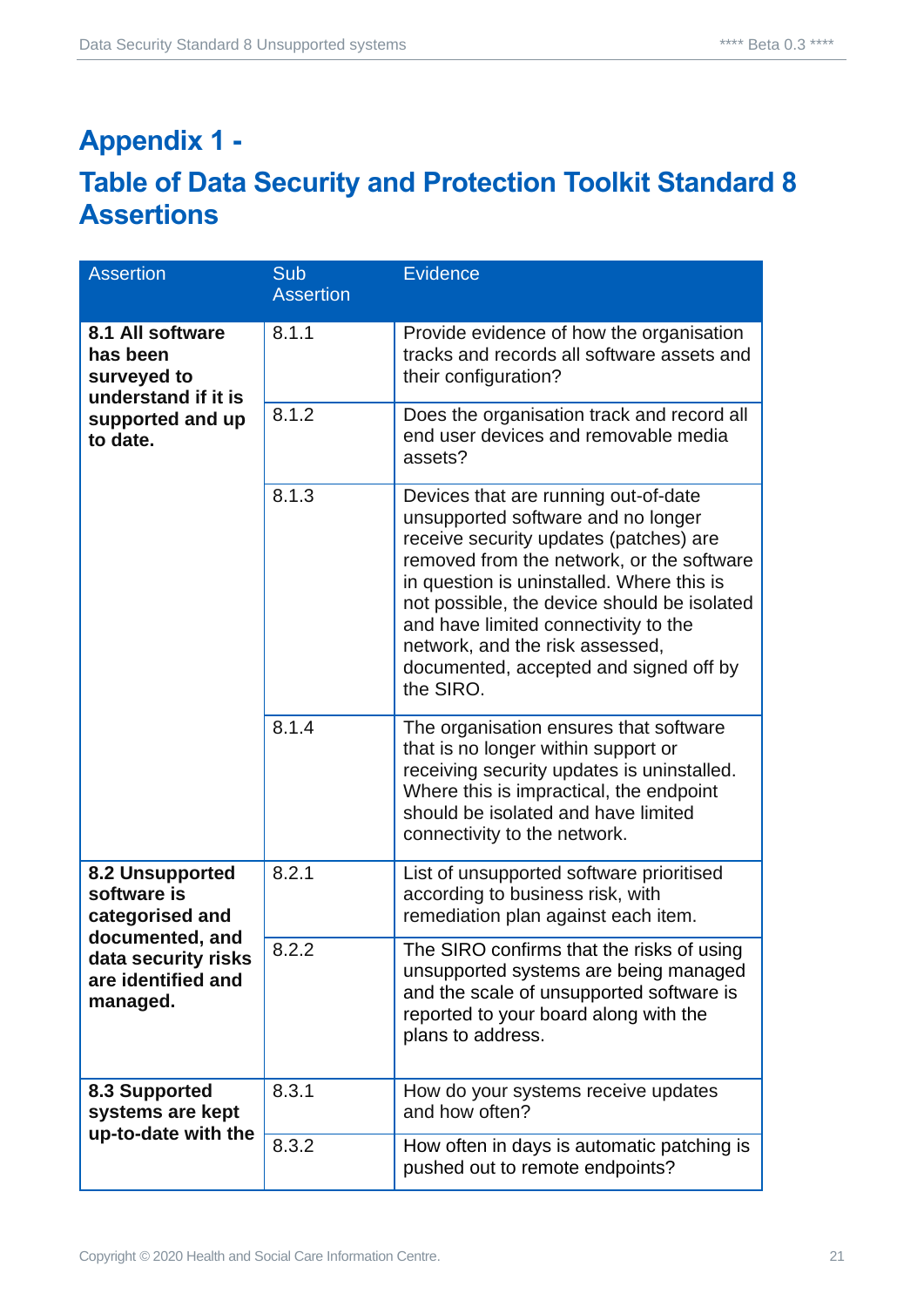| latest security<br>patches.                                                                                                                          | 8.3.3 | There is a documented approach to<br>applying security updates (patches)<br>agreed by the SIRO.                                                                                                  |
|------------------------------------------------------------------------------------------------------------------------------------------------------|-------|--------------------------------------------------------------------------------------------------------------------------------------------------------------------------------------------------|
|                                                                                                                                                      | 8.3.4 | Where a patch for a critical or high-risk<br>vulnerability has not been applied within<br>14 days, the risk is understood,<br>documented, and has been agreed by the<br>SIRO.                    |
|                                                                                                                                                      | 8.3.5 | Where a security patch has been classed<br>as critical or high-risk vulnerability has not<br>been applied, explain the technical<br>remediation and risk management that<br>has been undertaken. |
|                                                                                                                                                      | 8.3.6 | Is your organisation actively using and<br>managing Advanced Threat Protection<br>(ATP)?                                                                                                         |
|                                                                                                                                                      | 8.3.7 | Are 95% of your server estate and 98% of<br>your desktop estate on supported<br>versions of operating systems?                                                                                   |
| 8.4 You manage<br>known<br>vulnerabilities in<br>your network and<br>information<br>systems to<br>prevent disruption<br>of the essential<br>service. | 8.4.1 | Is all your infrastructure protected from<br>common cyber-attacks through secure<br>configuration and patching?                                                                                  |
|                                                                                                                                                      | 8.4.2 | All infrastructure is running operating<br>systems and software packages that are<br>patched regularly, and as a minimum in<br>vendor support.                                                   |
|                                                                                                                                                      | 8.4.3 | You maintain a current understanding of<br>the exposure of your hardware and<br>software to publicly-known vulnerabilities.                                                                      |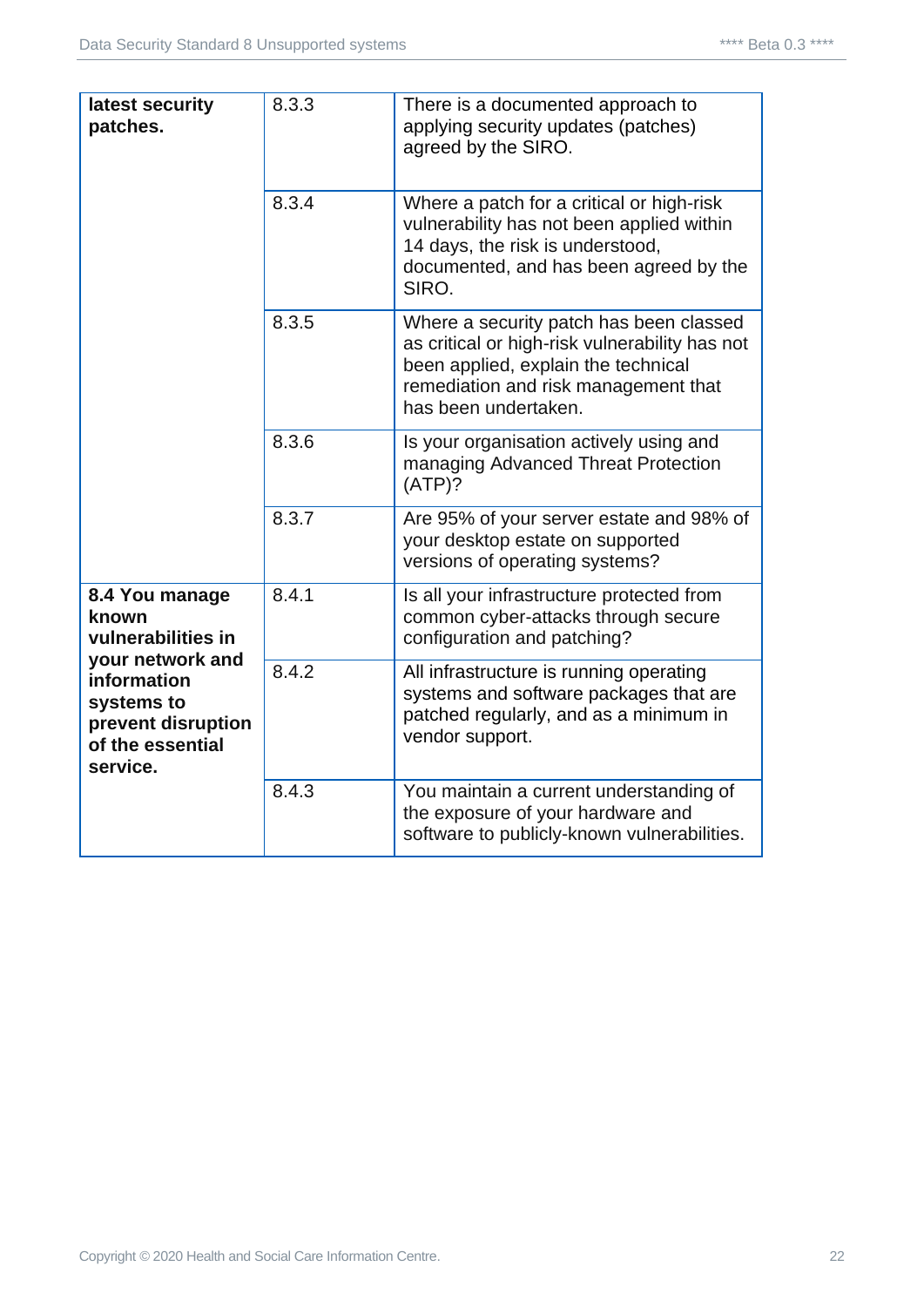# <span id="page-22-1"></span><span id="page-22-0"></span>**Appendix 2 - Useful resources**

#### **Obsolete platforms security guidance: National Cyber Security Centre**

Short-term steps to take when you can't move off out-of-date platforms and applications straight away.

[https://www.ncsc.gov.uk/guidance/obsolete-platforms-security](https://www.ncsc.gov.uk/guidance/obsolete-platforms-security-guidance#Migrateawayfromobsoletesoftware)[guidance#Migrateawayfromobsoletesoftware](https://www.ncsc.gov.uk/guidance/obsolete-platforms-security-guidance#Migrateawayfromobsoletesoftware)

#### **Vulnerability management: National Cyber Security Centre**

Guidance to help organisations assess and prioritise vulnerabilities.

<https://www.ncsc.gov.uk/guidance/vulnerability-management>